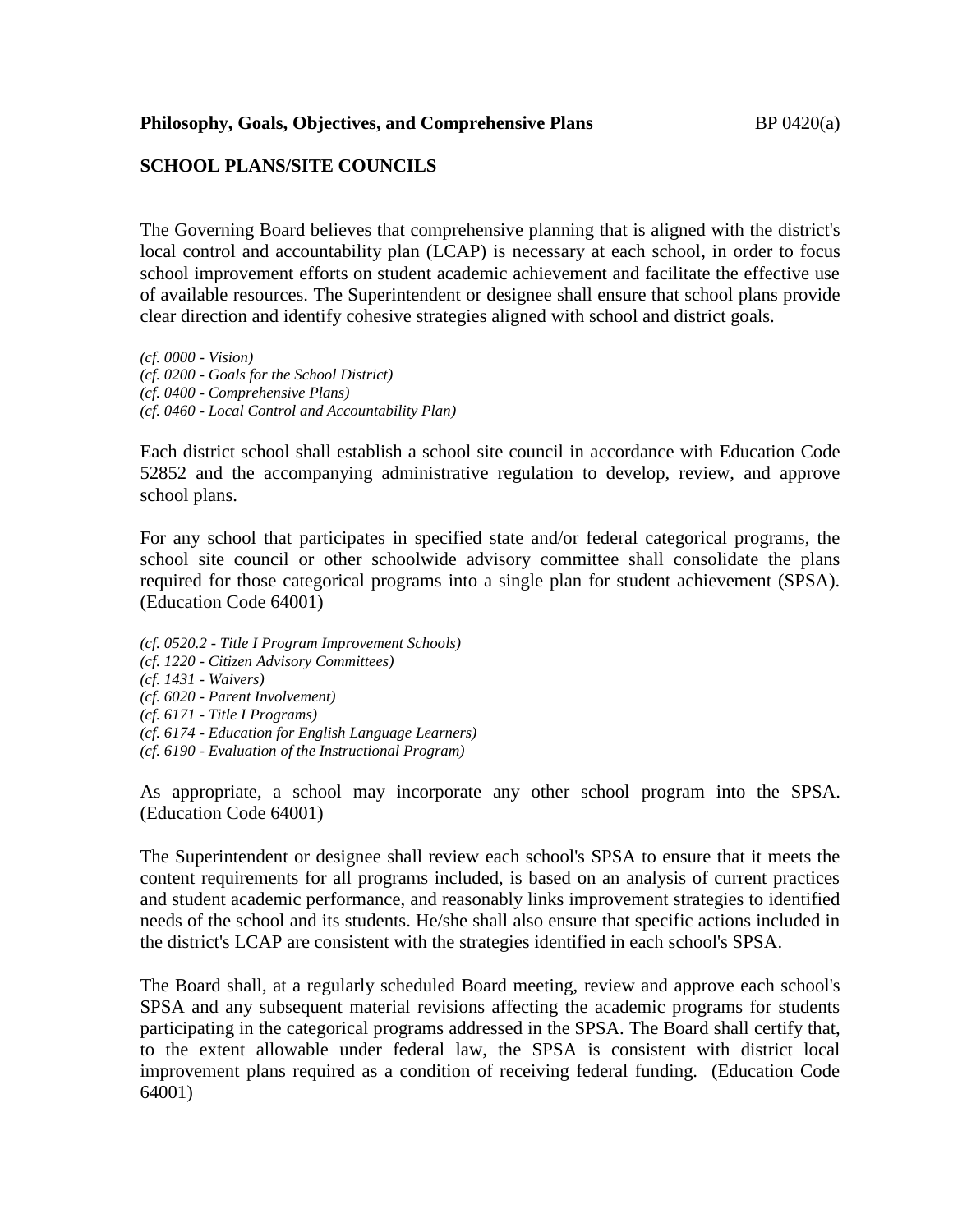### **SCHOOL PLANS/SITE COUNCILS** (continued)

Whenever the Board does not approve a school's SPSA, it shall communicate its specific reasons for disapproval of the plan to the school site council or committee. The school site council or committee shall then revise and resubmit the SPSA to the Board for its approval. (Education Code 52855)

The Superintendent or designee shall ensure that school administrators and school site council members receive training on the roles and responsibilities of the site council.

*Legal Reference:*

*EDUCATION CODE 52-53 Designation of schools 33133 Information guide for school site councils 35147 Open meeting laws exceptions 41540-41544 Targeted instructional improvement block grants 52060-52077 Local control and accountability plan 52176 Advisory committees 52852 School site councils 54000-54028 Educationally Disadvantaged Youth Programs 54425 Advisory committees (compensatory education) 56000-56867 Special education 64000 Categorical programs included in consolidated application 64001 Single school plan for student achievement, consolidated application programs CODE OF REGULATIONS, TITLE 5 3930-3937 Compliance plans UNITED STATES CODE, TITLE 20 6311 State plan 6312 Title I local educational agency plans 6421-6472 Programs for neglected, delinquent, and at-risk children and youth 6601-6651 Teacher and Principal Training and Recruitment program 6801-7014 Limited English proficient and immigrant students 7101-7165 Safe and Drug-Free Schools and Communities 7341-7355c Rural Education Initiative*

*Management Resources:*

*CALIFORNIA DEPARTMENT OF EDUCATION PUBLICATIONS A Guide for Developing the Single Plan for Student Achievement: A Resource for the School Site Council, February 2014 WEST ED PUBLICATIONS California Healthy Kids Survey California School Climate Survey WEB SITES California Department of Education, Single Plan for Student Achievement: http://www.cde.ca.gov/nclb/sr/le/singleplan.asp U.S. Department of Education: http://www.ed.gov WestEd: http://www.wested.org*

Policy **EL RANCHO UNIFIED SCHOOL DISTRICT** adopted: December 5, 2017 Pico Rivera, California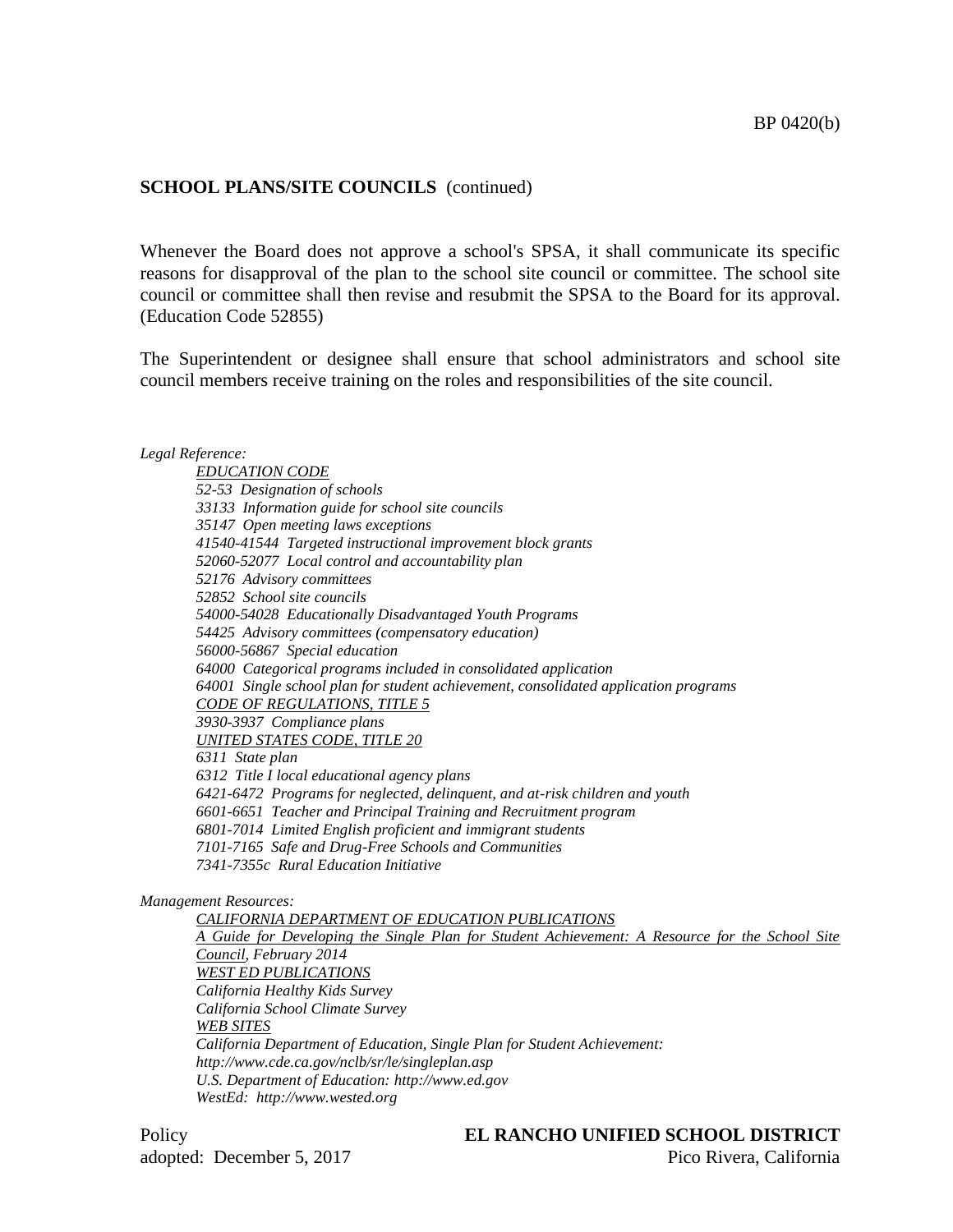**Philosophy, Goals, Objectives, and Comprehensive Plans** AR 0420(a)

# **SCHOOL PLANS/SITE COUNCILS**

# **School Site Councils**

Each school shall have a school site council composed of the following: (Education Code 52852)

- 1. The principal
- 2. Teachers selected by the school's teachers
- 3. Other school personnel selected by the school's other personnel
- 4. Parent/guardian representatives, who may include parents/guardians of students attending the school and/or community members, selected by parents/guardians of students attending the school
- 5. If the school is a secondary school, students attending the school selected by other such students

Half of the school site council membership shall consist of school staff, the majority of whom shall be classroom teachers. For an elementary school site council, the remaining half shall be parent/guardian representatives. For a secondary school site council, the remaining half shall be equal numbers of parent/guardian representatives and students. (Education Code 52852)

A district employee may serve as a parent/guardian representative on the school site council of the school his/her child attends, provided the employee does not work at that school. (Education Code 52852)

School site councils may function on behalf of other committees in accordance with law. (Education Code 52176, 54425; 5 CCR 3932)

School site councils shall operate in accordance with procedural meeting requirements established in Education Code 35147.

*(cf. 1220 - Citizen Advisory Committees)*

# **Single Plan for Student Achievement**

Any district school that shall participate in any state or federal categorical program specified in Education Code 64000 on an ongoing basis shall have a school site council which shall approve and annually review and update a single plan for student achievement (SPSA). If the school does not have a school site council, these responsibilities shall be fulfilled by a schoolwide advisory group or school support group conforming to the composition requirements of the school site council listed in the section "School Site Councils" above. (Education Code 64001)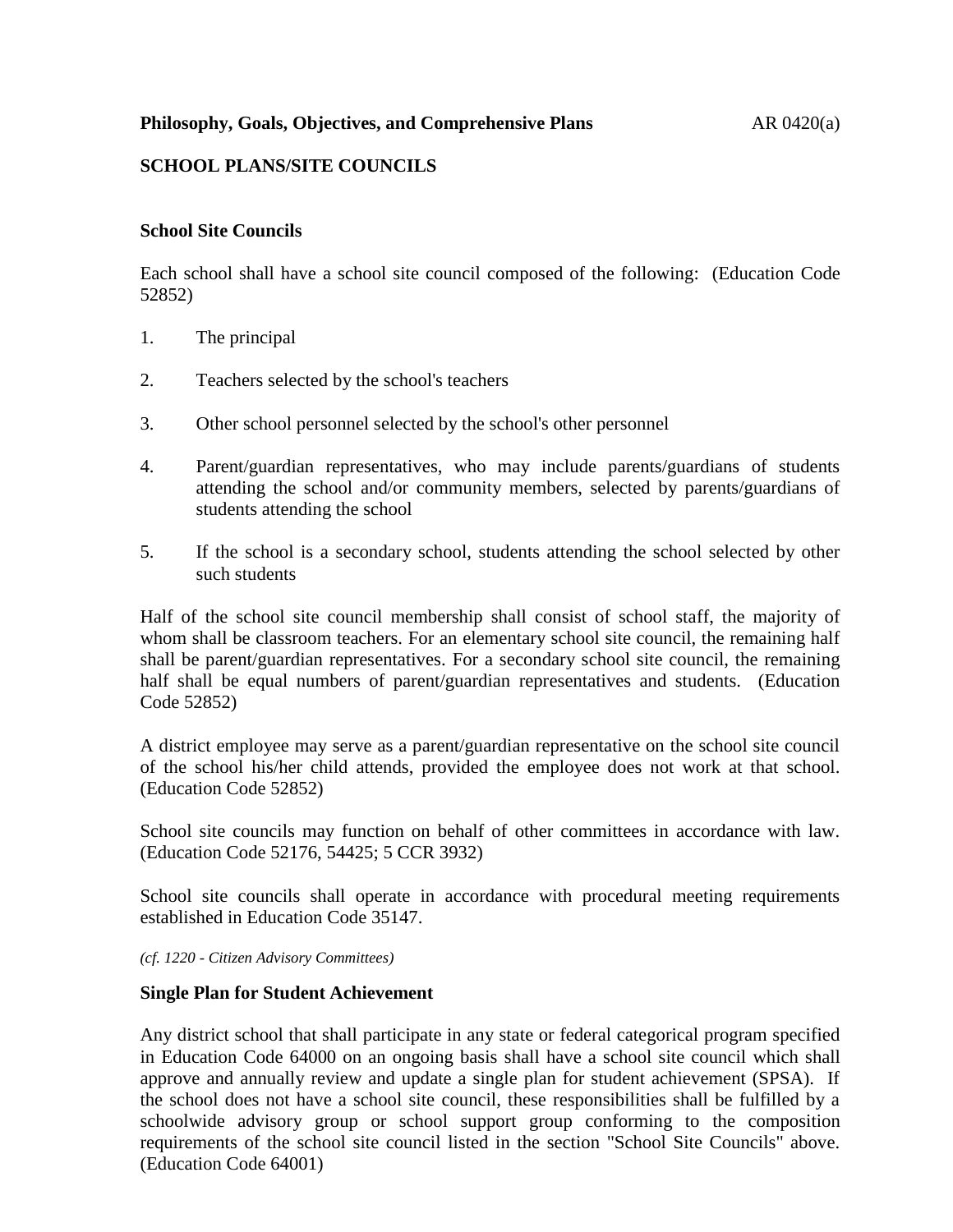# **SCHOOL PLANS/SITE COUNCILS** (continued)

*(cf. 1431 - Waivers) (cf. 6020 - Parent Involvement) (cf. 6171 - Title I Programs) (cf. 6174 - Education for English Language Learners)*

*(cf. 6184 - Continuation Education)*

The SPSA shall be developed with the review, advice, and certification of any applicable school advisory committees. (Education Code 64001)

The SPSA shall be aligned with the district's LCAP and school goals for improving student achievement. School goals shall be based on an analysis of verifiable state data identified pursuant to law, and may consider any other data developed by the district to measure student achievement. (Education Code 52062, 64001)

*(cf. 0500 - Accountability) (cf. 6162.5 - Student Assessment) (cf. 6162.51 - State Academic Achievement Tests) (cf. 6162.52 - High School Exit Examination)*

The SPSA shall, at a minimum: (Education Code 64001)

- 1. Address how funds provided to the school through specified categorical programs will be used to improve the academic performance of all students to the level of the performance goals established by law
- 2. Identify the means of evaluating the school's progress toward accomplishing those goals
- 3. Identify how state and federal law governing the categorical programs will be implemented

In addition to meeting the requirements common to all applicable school plans, the SPSA shall address any content required by law for each individual categorical program in which the school participates.

In developing or revising the SPSA, the school site council or other schoolwide advisory group or school support group shall:

- 1. Analyze student achievement data. Using measures of student academic performance, the school shall identify significant patterns of low performance in particular content areas, student groups, and/or individual students and determine which data summaries to include in the plan as most informative and relevant to school goals.
- 2. Assess the effectiveness of the school's instructional program in relation to the analysis of student data.